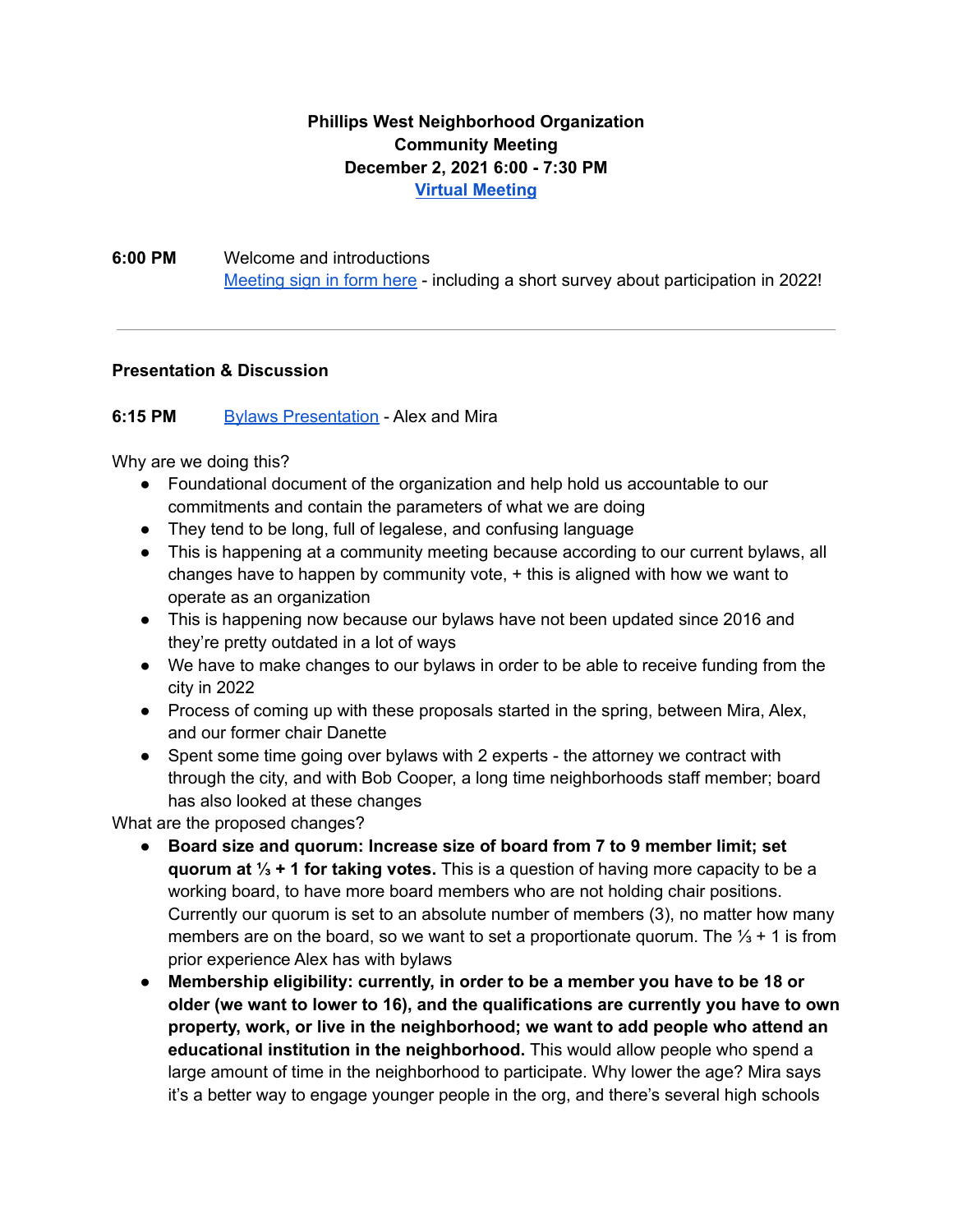who serve people under the age of 18. Julka mentions the work they've done with 16-17 year olds and how blown away they were by them! Michael also mentions that with 10 years of working with high schoolers: if you set the bar high, they will rise to it! Membership would entail running for board, voting in annual meeting, and voting in things like this. Steve agrees with what's been said. Could be an issue if a younger person would want to take on a leadership role within the board if they wanted to be on the board, or if it was a majority high school student board, but that's a matter for an election. Luz agrees, thinks there should be a stipulation around treasury/money if high schoolers were on the board. Michael mentions they are minors, so there would have to be permission/guardian issues to sort through. Verge agrees with Michael! Having them vote generally sounds good, but not sure if they are ready to be board members or executives. Steve is wondering if we limit involvement to committee members until 18. Michael agrees with Steve there, and it's about making a distinction between encouraging their participation and any responsibility that would be an issue. Luz asking about the exact text - Mira replies this is pretty word for word. Sean mentions "The reason I mentioned leadership is because we have seen in another neighborhood some of the perils of having a 19 year old chair. But while limiting the organizations liability for their actions, I'd argue that it's important to not limit volunteer energy." Mira indicates there seem to be several proposals on the table. Steve wondering if we actually have any capacity to change language. Mira can make changes into the proposed bylaws document, but can't change the election software. If we come to consensus in here, we can edit the document. Mira is saying we could designate a non-officer, youth board seat that could address some of these concerns. Michael wondering if we're saying we could deal with this after the vote? Mira says once the voting period is over, she is thinking she could make some changes to the language while voting is open. Brenda is maybe finding a loophole in the bylaws that could resolve this issue and/or could have been a mistake on Mira's part.

- We are taking a little vote on 1) 16-18 can't be board or officer, 2) can be board but not officer, or 3) could be both. 5 votes for option 3 (one vote for non-financial roles only), 5 votes for option 1 (one with a special youth seat), 1 vote for option 2. Steve also says "I think an ex officio position (non-voting, but able to offer comments) for a person under 18 (19?) on the board would be a good approach."
- **Expand access to member voting: increase participation with electronic options, drop-boxes, and multi-day voting windows.** We love it!
- **● Language: Removing gendered/citizenship language from the bylaws, and remove unnecessary legal language while still maintaining necessary legal language for the integrity of the document.**
- **Board member removal: Currently our process is pretty cut and dry, so offering opportunities for conflict mediation and restorative processes. There can be steps before vote for removal, like an option for that member to take things to mediation.** Luz wants to know if we have written stipulations of why you can ask someone to leave the board. Mira: 3 or more unexcused absences in a board term, beyond that there doesn't seem to be a list (although we do have the anti discrimination and bias laws). Part of the reason is that the bylaws used to say "members can be removed with or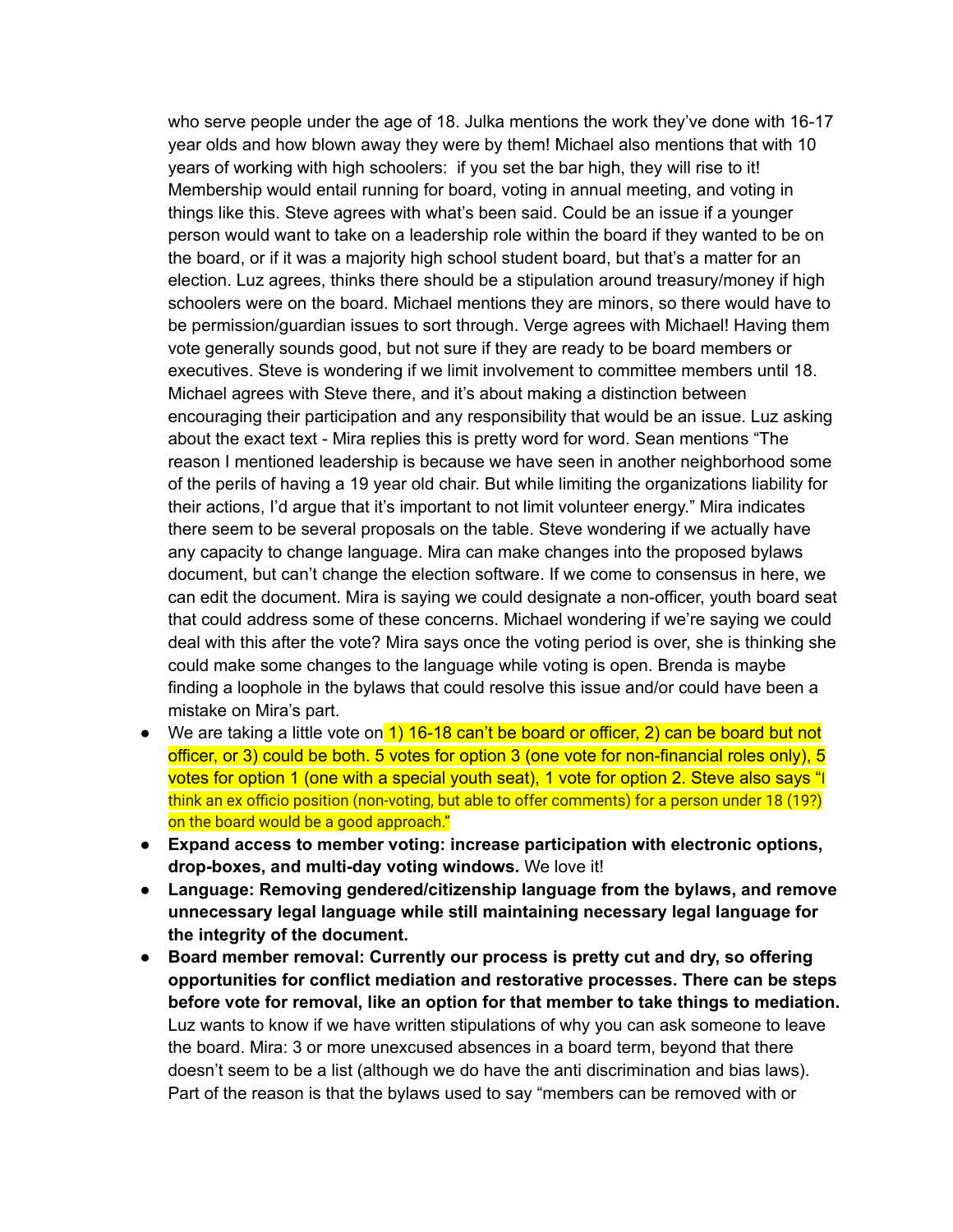without cause." The lawyers said that having that is useful to not be in a precarious position, and having the "with or without" portion. Steve would hope that personality issues within the board could be managed by the board. Concerned about the legal things, but hope for mediation to be a good step. Michael would find it peculiar that the other members are able to kick board members off when the community is who elects them. Mira hearing a desire for there to be more explicit language around when a board member can petition to remove another board member, which feels like it's less about this proposal and more about the concept of removing a board member. The things about bylaws that feels confusing to Mira is that not everything actually needs to be explicitly said in the bylaws, and since they are a binding document, we don't want things that we might change often to actually be in this document! Greg is in favor of this as written, is not in favor of lists of reasons of why people are removed from the board. It's only happened twice in their memory, and it's usually by consensus, and favors the conflict mediation process.

● 2 options: could write in more language around what would be a viable reason to remove someone (also realizing there isn't language around consensus being needed for removal). Brenda says it requires an affirmative vote with a ⅔ majority. Edric asks how you can reconcile removal if the board is acting unethically? Does not indicate in this section of the bylaws if there's a process. The conflict mediation would act in that manner. Alex mentions there is a grievance policy attached as well, and thinks that the wording of this change would allow this to continue. Often, mediation processes are voluntary and solutions-driven by participants.

## ● More specificity about removal or no? 10 no, 0 yes

- **● Board terms: currently, we don't have any term limits or terms at all! Set one year terms, and set term limits of 3 years consecutively.** Steve says 2 year terms could lead to continuity, but appreciates the term limits at all. Defining how long you have to be off the board before you get back on the board? Could also be addressed in a future bylaws vote. Alex responds that 3 years was chosen since it would work with our strategic planning cycles. Julka is also wondering about how 3 years can be a little short for big transformation, and is there historical data on an average term for this board? Alex says no. Verge says they prefer a 2 year term, but can accept a 1 year term. Greg I would favor 2 year terms with staggered terms. Steve doesn't have a problem with this language, but feels like a first step, and tweaking can occur later on. Genna would prefer longer term limits, but is fine with this for now. Mira says we revisit this at our January or later community meeting and it would be an easy tweak.
- Voting is open on election runner, and will be open until Saturday at midnight. Everyone with an email on file should have received this info and how to vote. You can also vote over the phone, and Becky and Mira are figuring out in person voting on Saturday. If you're having trouble, email Mira at [mira@phillipswest.org.](mailto:mira@phillipswest.org) If people want to vote but aren't connected yet, they should connect with Mira by phone, (612) 642-1487.